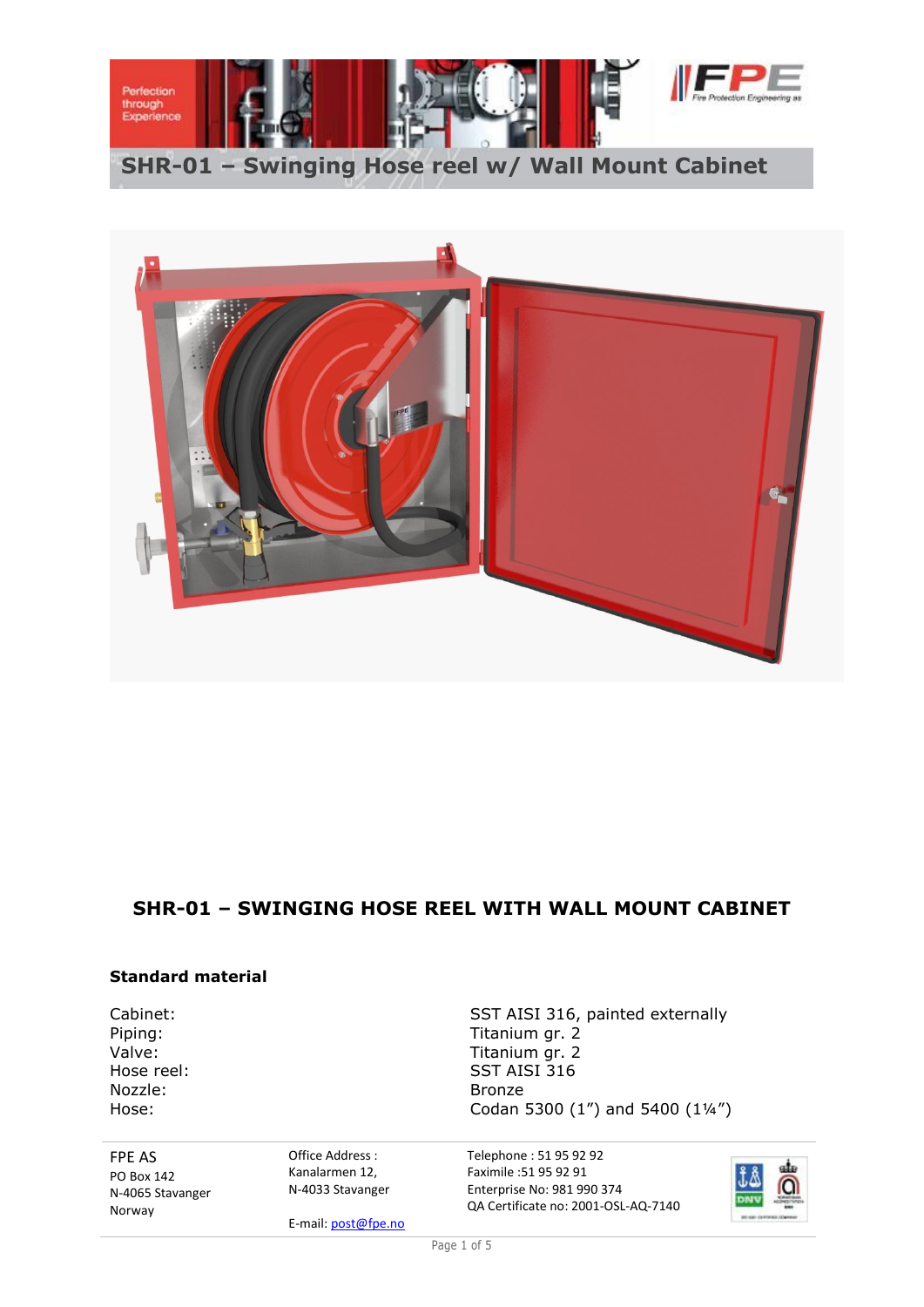

#### **Installation**

Mount: Mount: Mount: Bolt to wall surface.

## **Operation**

Open isolation valve, remove hose to required length, open nozzle. This model includes a rigid wall mount cabinet. Suitable for installation indoors, the hose reel is typically inside living quarters, workshops and other technical rooms. The cabinet door opens 180 degrees. The hose reel is fixed to a separate bracket that also swings out 180 degrees.

#### **Options**

| Piping:                  | • Cunifer CU 90/10 w/ Alubronze valve<br>• Super Duplex Stainless Steel |  |
|--------------------------|-------------------------------------------------------------------------|--|
| Pressure Control:        | • Restriction Orifice<br>• Pressure Control Valve                       |  |
| Hose:                    | $\bullet$ Size                                                          |  |
| Nozzle:                  | • Client Preference                                                     |  |
| Cabinet:                 | $\bullet$ Insulation<br>• Heater (Zone 1 Certified)                     |  |
| <b>Working pressure:</b> | 20 barg (290 psig)                                                      |  |
| <b>Test pressure:</b>    | 30 barg (435 psig)                                                      |  |

FPE AS PO Box 142 N-4065 Stavanger Norway

Office Address : Kanalarmen 12, N-4033 Stavanger

E-mail: post@fpe.no

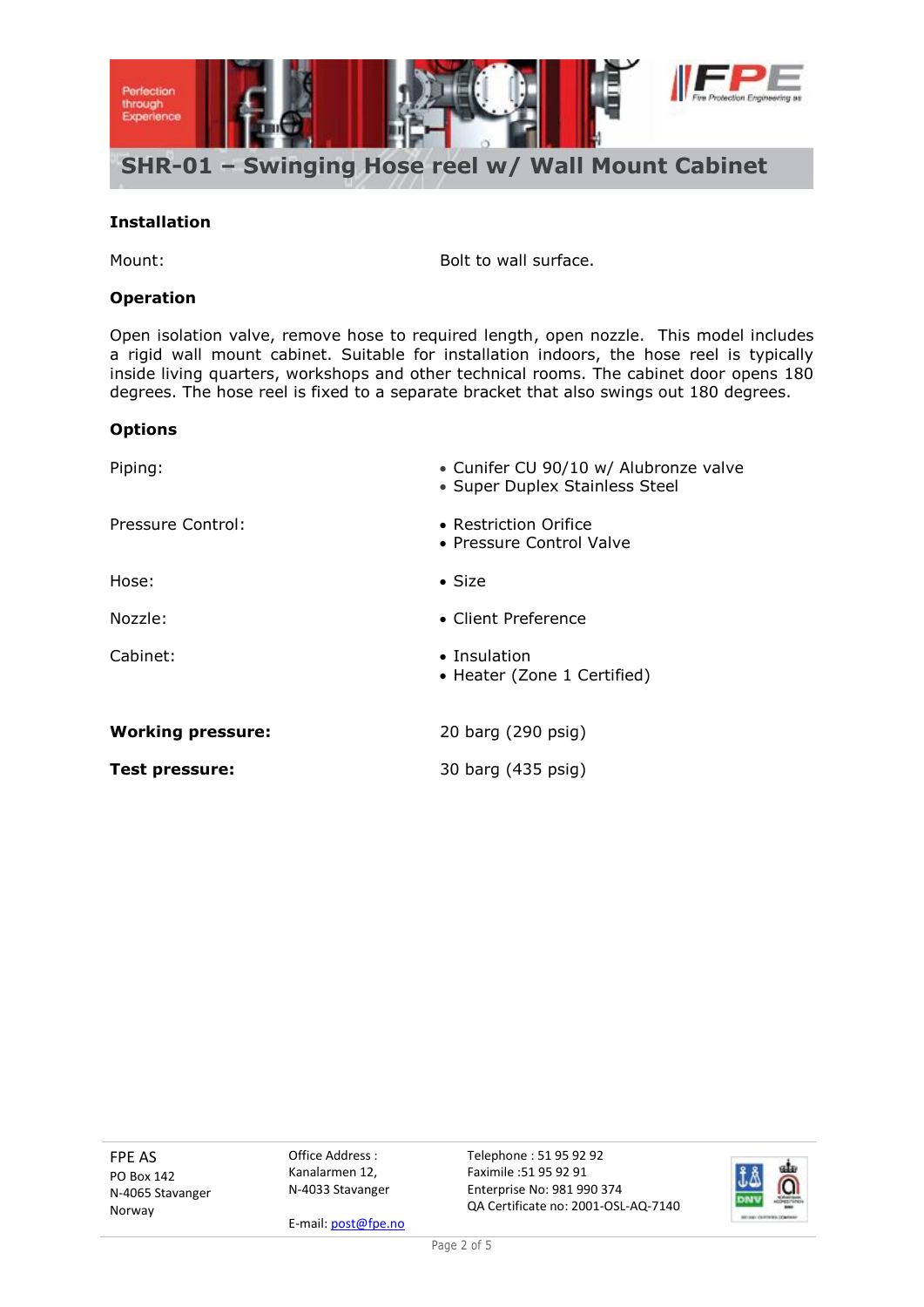

| Type      | Hose size $-$<br>length<br>(in x meter) | Overall<br>Length<br>(mm) | Overall<br>Height<br>(mm | Overall<br>Depth<br>mm) | Dry<br>Weight<br>(kg) |
|-----------|-----------------------------------------|---------------------------|--------------------------|-------------------------|-----------------------|
| SHR-01-25 | $1 \times 25$                           | 900                       | 1000                     | 390                     | 108                   |
| SHR-01-32 | 1 ¼ x 25                                | 900                       | 1000                     | 390                     | 108                   |

## **Table 1: SHR-01-XX Dimension and Weight Data**

**Table 2: SHR-01-XX Flow Data**

| Hosereel Inlet Pressure                                                     | SHR-01-25<br>w/ 60 gpm nozzle | SHR-01-32<br>w/ 60 gpm nozzle |  |  |
|-----------------------------------------------------------------------------|-------------------------------|-------------------------------|--|--|
| barg (psig)                                                                 | lpm (gpm)                     | lpm(gpm)                      |  |  |
| (87)<br>6                                                                   | 112 (30)                      | 164 (43)                      |  |  |
| (116)                                                                       | 130 (34)                      | 190 (50)                      |  |  |
| 10 (145)                                                                    | 145 (38)                      | 211 (56)                      |  |  |
| Notes:                                                                      |                               |                               |  |  |
| 1. Nozzle ratings imply XX gpm at 100 psi (7barg) nozzle inlet<br>pressure. |                               |                               |  |  |

FPE AS PO Box 142 N-4065 Stavanger Norway

Office Address : Kanalarmen 12, N-4033 Stavanger

E-mail: post@fpe.no

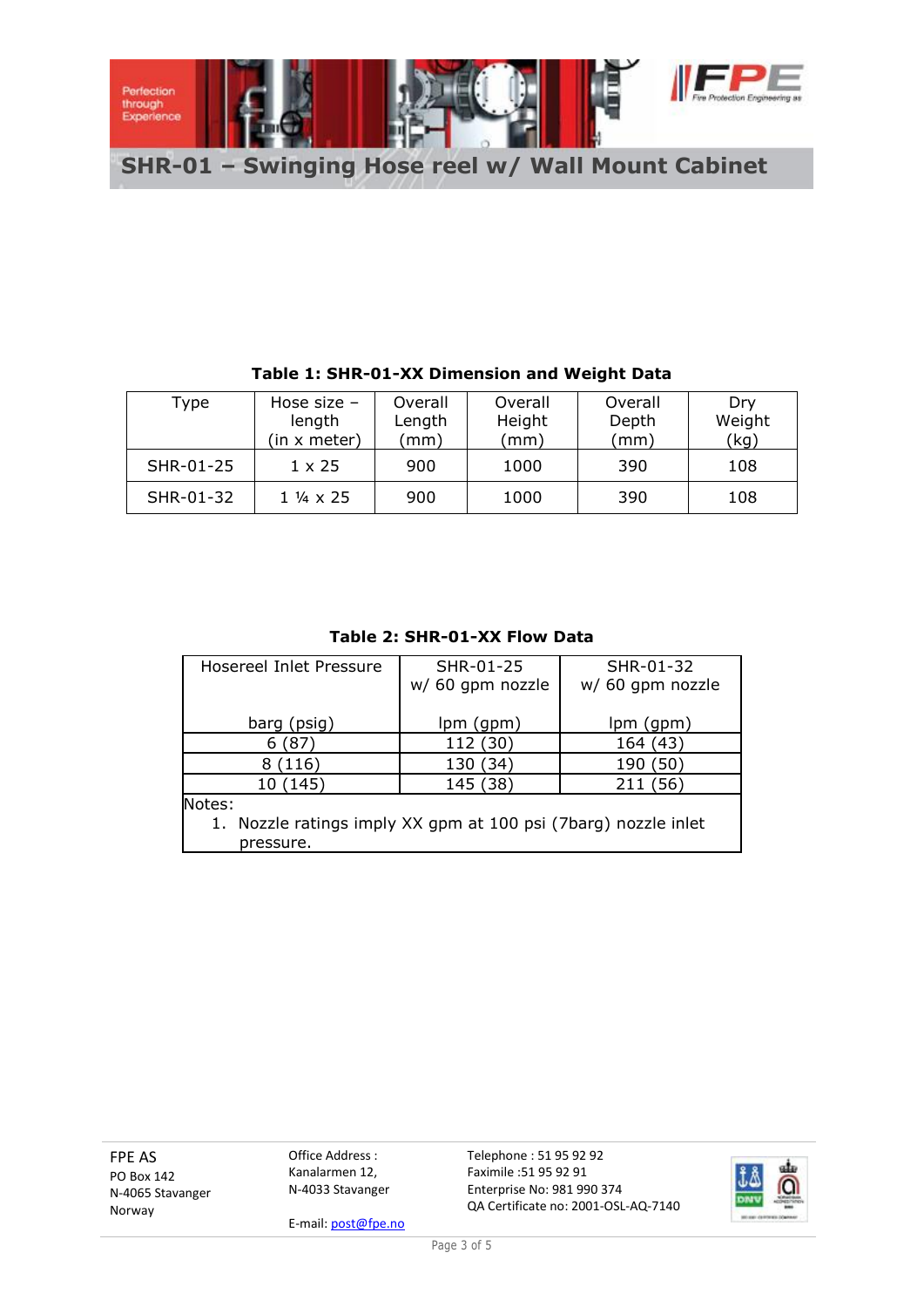

**P&ID**



FPE AS PO Box 142 N-4065 Stavanger Norway

Office Address : Kanalarmen 12, N-4033 Stavanger

E-mail: post@fpe.no